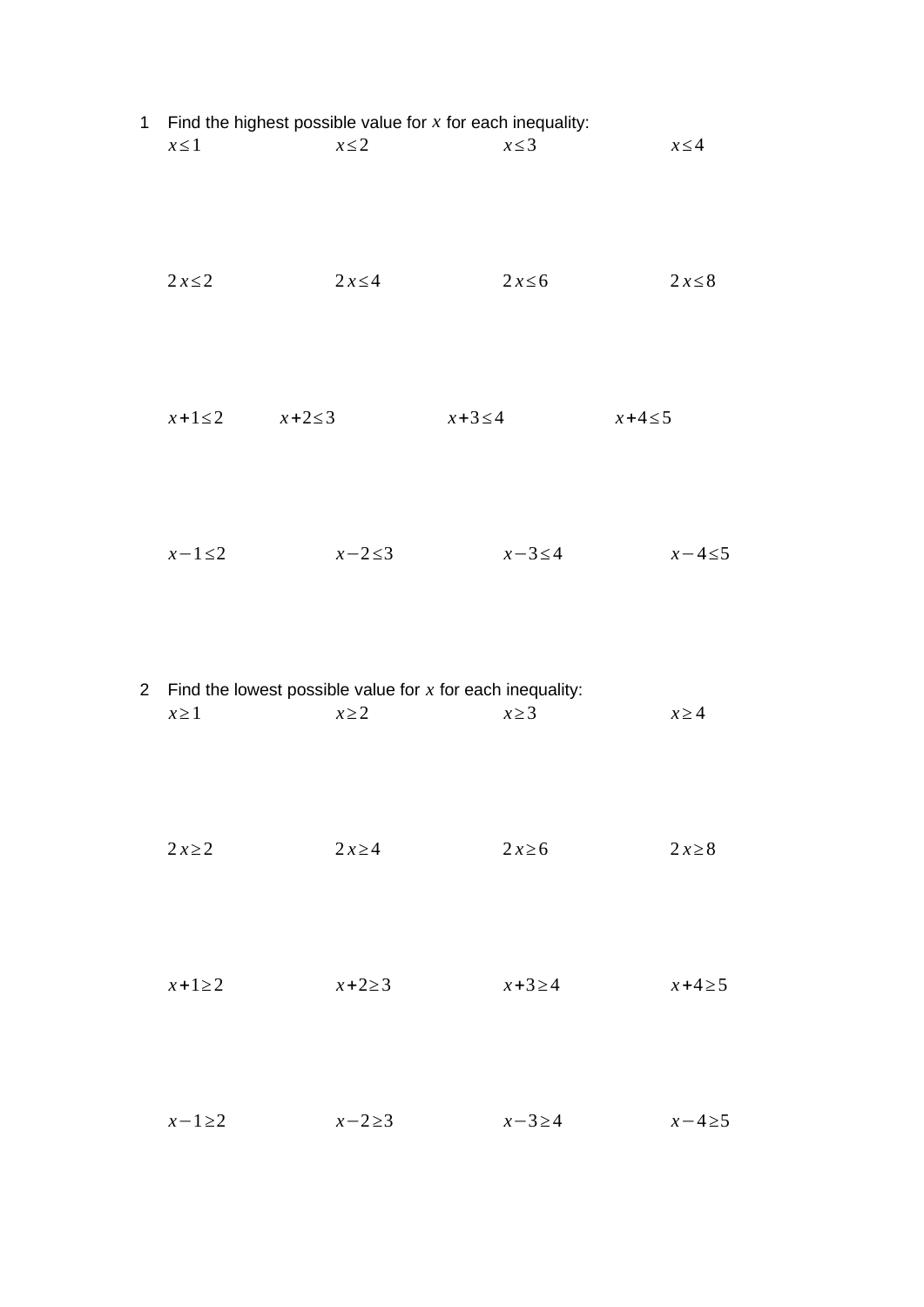| 3 Solve the inequalities:<br>$x+1 \le 11$ $x+1 \le 21$ |              | $x+1\leq 31$ | $x+1 \leq 41$ |
|--------------------------------------------------------|--------------|--------------|---------------|
| $2x \leq 2$                                            | $2x \leq 4$  | $2x \leq 6$  | $2x \leq 8$   |
| $x+1\leq 2$ $x+2\leq 3$                                |              | $x+3\leq 4$  | $x+4\leq 5$   |
| $x-1\leq 2$                                            | $x-2\leq 3$  | $x-3\leq 4$  | $x-4\leq 5$   |
| $x + 1 \ge 11$                                         | $x+1\geq 21$ | $x+1\geq 31$ | $x+1\geq 41$  |
| $2x\geq 2$                                             | $2x\geq 4$   | $2x\ge 6$    | $2x\ge8$      |
| $x+1\geq 2$                                            | $x+2\geq 3$  | $x+3\geq 4$  | $x+4\geq 5$   |
| $x-1\geq 2$                                            | $x-2\geq 3$  | $x-3\geq 4$  | $x-4\geq5$    |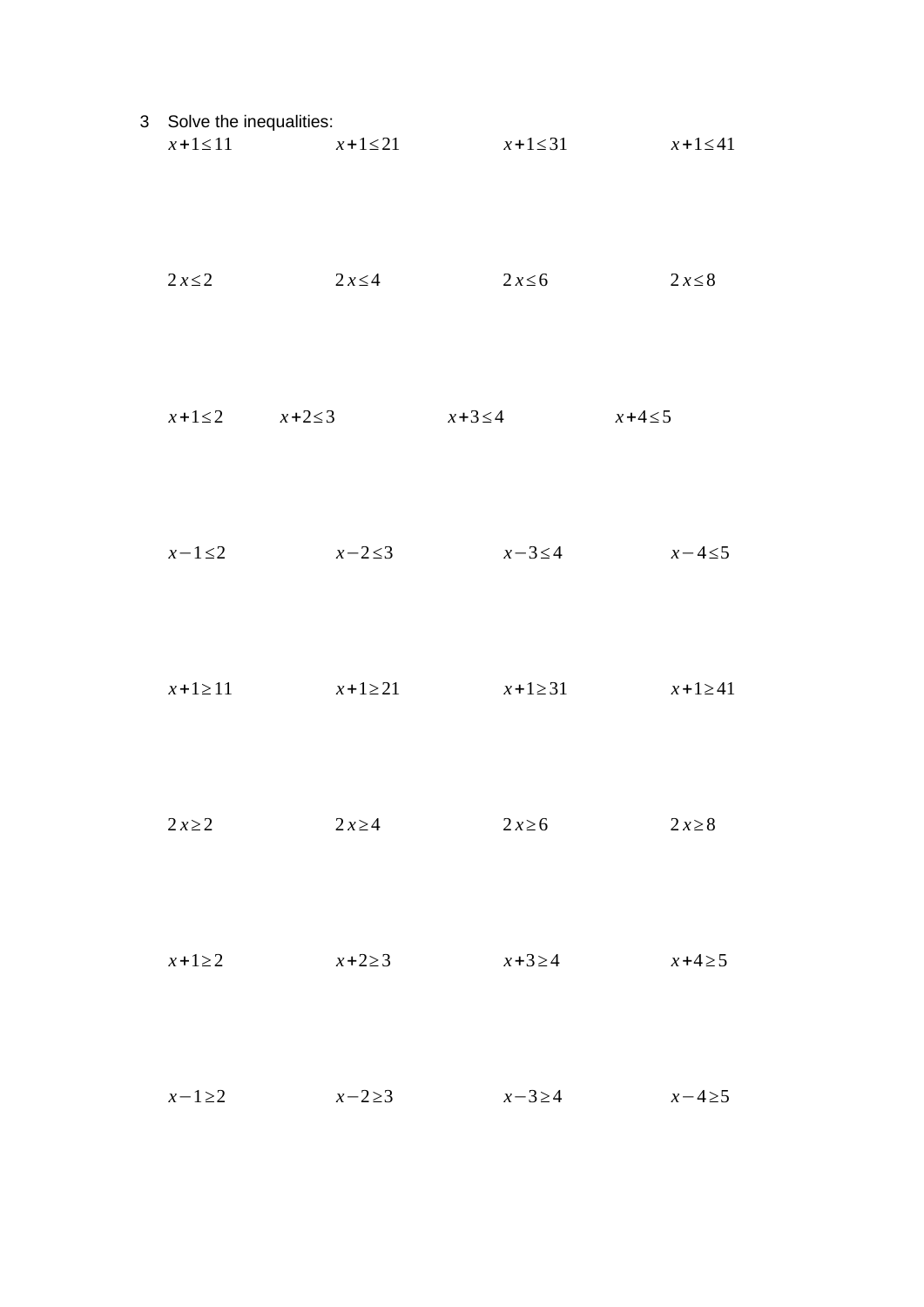## 4 Complete the table:

| Original number | Rounded to nearest<br>10 | Rounded to nearest<br>100 | Rounded to nearest<br>1000 |
|-----------------|--------------------------|---------------------------|----------------------------|
| $\mathbf 1$     | $\pmb{0}$                | $\mathsf{O}\xspace$       | $\pmb{0}$                  |
| 10              |                          |                           |                            |
| 14              |                          |                           |                            |
| 15              |                          |                           |                            |
| 49              |                          |                           |                            |
| 50              |                          |                           |                            |
| 54              |                          |                           |                            |
| 55              |                          |                           |                            |
| 499             |                          |                           |                            |
| 500             |                          |                           |                            |
| 999             |                          |                           |                            |
| 9,999           |                          |                           |                            |
| 99,999          |                          |                           |                            |
| 999,999         |                          |                           |                            |
| 9,999,999       |                          |                           |                            |
| 99,999,999      |                          |                           |                            |
| 999,999,999     |                          |                           |                            |
| 9,999,999,999   |                          |                           |                            |
| 99,999,999,999  |                          |                           |                            |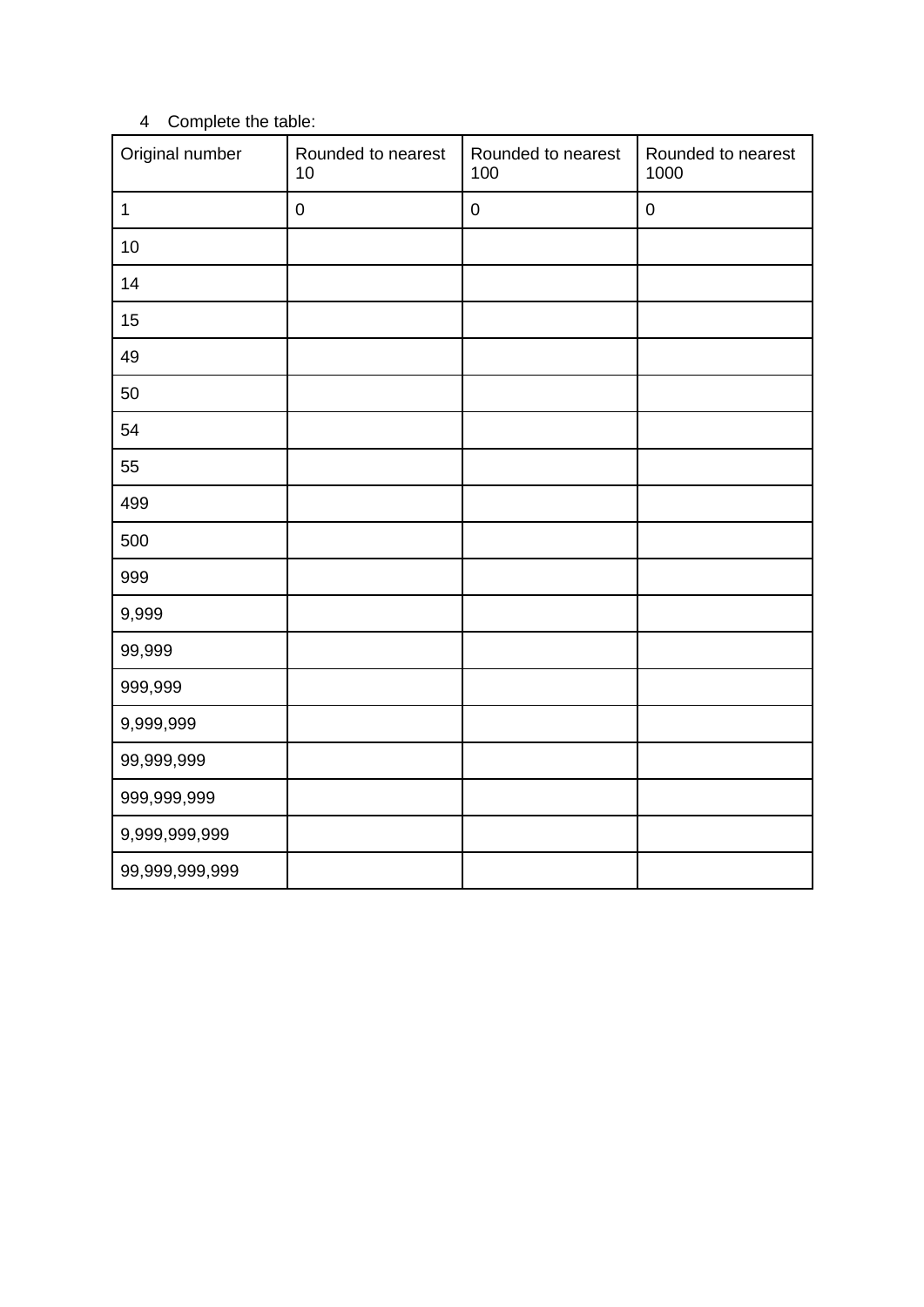## 5 Complete the table:

| Original number | Rounded to nearest<br>0.1 | Rounded to nearest<br>0.01 | Rounded to nearest<br>0.001 |
|-----------------|---------------------------|----------------------------|-----------------------------|
| $\mathbf 1$     | $\mathbf 1$               | $\mathbf 1$                | $\mathbf 1$                 |
| 1.1             |                           |                            |                             |
| 0.14            |                           |                            |                             |
| 0.15            |                           |                            |                             |
| 1.49            |                           |                            |                             |
| 1.50            |                           |                            |                             |
| 2.54            |                           |                            |                             |
| 2.55            |                           |                            |                             |
| 3.499           |                           |                            |                             |
| 3.500           |                           |                            |                             |
| 4.999           |                           |                            |                             |
| 9.999           |                           |                            |                             |
| 9.9999          |                           |                            |                             |
| 9.99999         |                           |                            |                             |
| 9,999.999       |                           |                            |                             |
| 99,999.999      |                           |                            |                             |
| 999,999.999     |                           |                            |                             |
| 9,999.999999    |                           |                            |                             |
| 99,999.999999   |                           |                            |                             |